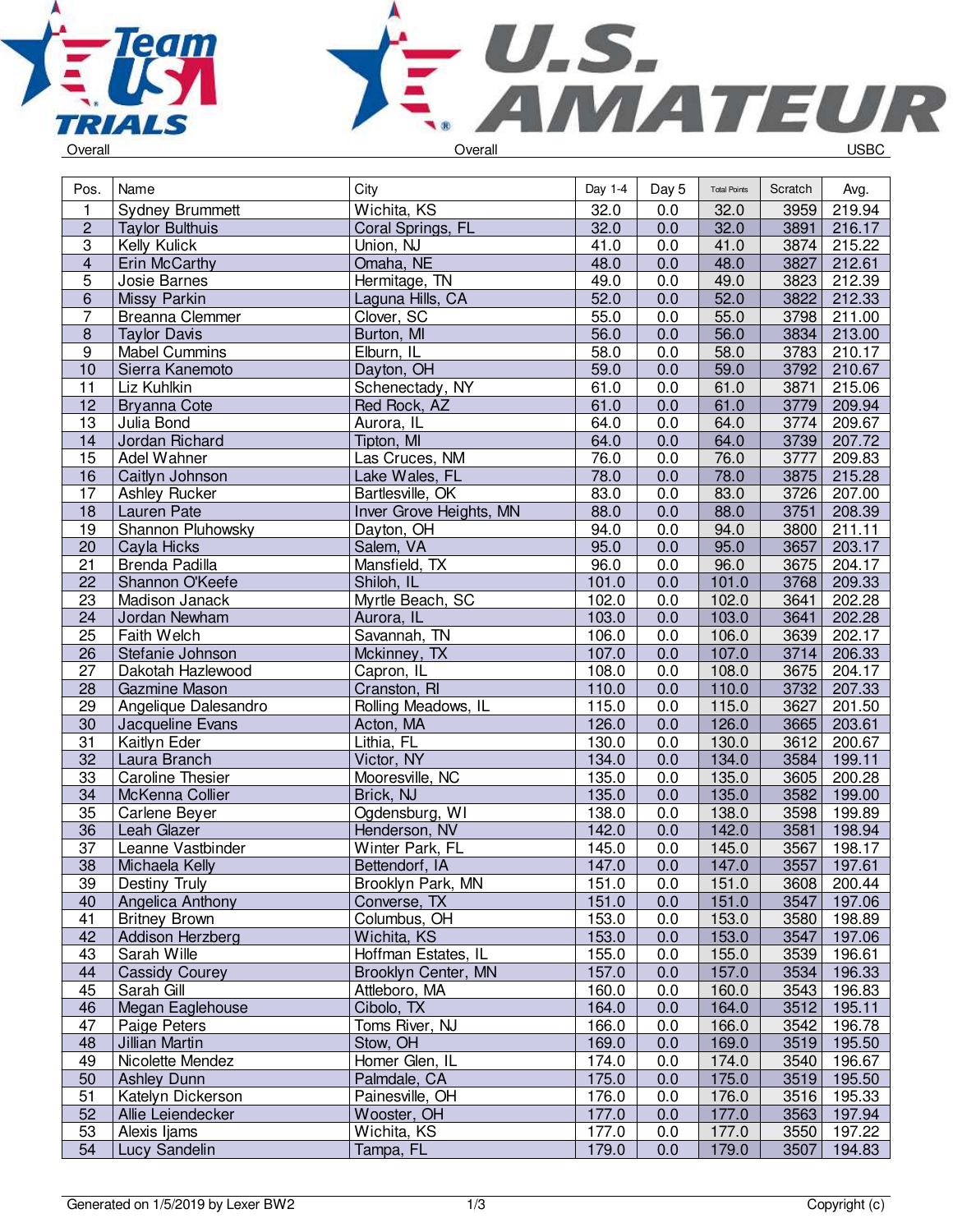



| Pos.            | Name                   | City                             | Day 1-4 | Day 5 | <b>Total Points</b> | Scratch | Avg.        |
|-----------------|------------------------|----------------------------------|---------|-------|---------------------|---------|-------------|
| 55              | Amanda Morgan          | Killeen, TX                      | 183.0   | 0.0   | 183.0               | 3505    | 194.72      |
| 56              | Jenna Williams         | Homosassa, FL                    | 186.0   | 0.0   | 186.0               | 3503    | 194.61      |
| 57              | Hannah Forton          | Macomb, MI                       | 189.0   | 0.0   | 189.0               | 3486    | 193.67      |
| 58              | Julia Huren            | Westland, MI                     | 190.0   | 0.0   | 190.0               | 3534    | 196.33      |
| 59              | Olivia Farwell         | Elizabethtown, PA                | 196.0   | 0.0   | 196.0               | 3467    | 192.61      |
| 60              | Amanda Naujokas        | Lake Ronkonkoma, NY              | 196.0   | 0.0   | 196.0               | 3463    | 192.39      |
| 61              | Samantha Gainor        | Chesterfield Township, MI        | 200.0   | 0.0   | 200.0               | 3463    | 192.39      |
| 62              | Abby Ragsdale          | Aurora, IL                       | 202.0   | 0.0   | 202.0               | 3457    | 192.06      |
| 63              | <b>Britaney Myers</b>  | Mechanicville, NY                | 204.0   | 0.0   | 204.0               | 3464    | 192.44      |
| 64              | Brooklyn Boudreau      | Snohomish, WA                    | 204.0   | 0.0   | 204.0               | 3456    | 192.00      |
| 65              | Cara Stasel            | Bonaire, GA                      | 206.0   | 0.0   | 206.0               | 3458    | 192.11      |
| 66              | Jenna Coldiron         | Cincinnati, OH                   | 206.0   | 0.0   | 206.0               | 3454    | 191.89      |
| 67              | April McDonnell        | North Las Vegas, NV              | 208.0   | 0.0   | 208.0               | 3513    | 195.17      |
| 68              | Paige Beeney           | Salado, TX                       | 208.0   | 0.0   | 208.0               |         | 3443 191.28 |
| 69              | Alexis Neuer           | Lewisburg, PA                    | 209.0   | 0.0   | 209.0               | 3440    | 191.11      |
| 70              | Arianna Campbell       | Coos Bay, OR                     | 211.0   | 0.0   | 211.0               | 3443    | 191.28      |
| $\overline{71}$ | <b>Haley Youker</b>    | East Syracuse, NY                | 217.0   | 0.0   | 217.0               | 3454    | 191.89      |
| $\overline{72}$ | Maranda Pattison       | Redwood Valley, CA               | 217.0   | 0.0   | 217.0               | 3434    | 190.78      |
| 73              | Jennifer Loredo        | Fresno, CA                       | 218.0   | 0.0   | 218.0               | 3466    | 192.56      |
| 74              | <b>Madison Bailey</b>  | Rocklin, CA                      | 219.0   | 0.0   | 219.0               | 3435    | 190.83      |
| 75              | Madysen Keller         | Indian Trail, NC                 | 220.0   | 0.0   | 220.0               | 3437    | 190.94      |
| 76              | Melanie Katen          | San Jose, CA                     | 221.0   | 0.0   | 221.0               | 3436    | 190.89      |
| $\overline{77}$ | Kayla Ovesny           | Norman, OK                       | 222.0   | 0.0   | 222.0               | 3429    | 190.50      |
| $\overline{78}$ | <b>Haley Carroll</b>   | Williamsville, NY                | 222.0   | 0.0   | 222.0               | 3412    | 189.56      |
| 79              | Kelsey Abrahamsen      | Seattle, WA                      | 225.0   | 0.0   | 225.0               | 3422    | 190.11      |
| 80              | Hope Gramly            | Aubrey, TX                       | 226.0   | 0.0   | 226.0               | 3428    | 190.44      |
| 81              | <b>Brigitte Jacobs</b> | Freeport, IL                     | 227.0   | 0.0   | 227.0               | 3403    | 189.06      |
| 82              | Evan Smith             | Seattle, WA                      | 229.0   | 0.0   | 229.0               | 3348    | 186.00      |
| $\overline{83}$ | Patricia Rosales       | Orlando, FL                      | 232.0   | 0.0   | 232.0               | 3403    | 189.06      |
| 84              | Olivia Komorowski      | Oshkosh, WI                      | 236.0   | 0.0   | 236.0               | 3401    | 188.94      |
| 85              | Veronica Petrinec      | Titusville, FL                   | 237.0   | 0.0   | 237.0               | 3406    | 189.22      |
| 86              | <b>Crystal Elliott</b> | Palm Bay, FL                     | 238.0   | 0.0   | 238.0               | 3461    | 192.28      |
| 87              | Amber MacLeod          | Brick, NJ                        | 239.0   | 0.0   | 239.0               | 3333    | 185.17      |
| 88              | Montana Meyer          | Imperial, MO                     | 242.0   | 0.0   | 242.0               | 3391    | 188.39      |
| 89              | Madeleine McDuff       | Katy, TX                         | 243.0   | 0.0   | 243.0               | 3428    | 190.44      |
| 90              | Bryanna Leyen          | Perry Hall, MD                   | 252.0   | 0.0   | 252.0               | 3374    | 187.44      |
| 91              | <b>Kamerin Peters</b>  | Toms River, NJ                   | 254.0   | 0.0   | 254.0               | 3321    | 184.50      |
| $\overline{92}$ | Jessica Wolfe          | Kettering, OH                    | 257.0   | 0.0   | 257.0               | 3351    | 186.17      |
| $\overline{93}$ | <b>Madison McCall</b>  | North Myrtle Beach, SC           | 259.0   | 0.0   | 259.0               | 3354    | 186.33      |
| 94              | Cassidy Ray            | Herrin, IL                       | 265.0   | 0.0   | 265.0               | 3350    | 186.11      |
| 95              | Hannah Triske          | Minnetonka, MN                   | 267.0   | 0.0   | 267.0               | 3346    | 185.89      |
| 96              | <b>Crystal Singh</b>   | Parkland, FL                     | 267.0   | 0.0   | 267.0               | 3336    | 185.33      |
| 97              | Elizabeth Ross         | Schenectady, NY                  | 273.0   | 0.0   | 273.0               | 3275    | 181.94      |
| 98              | Kasey Eaton            | Wyoming, MI                      | 274.0   | 0.0   | 274.0               | 3324    | 184.67      |
| 99              | Justine Brookover      | Parkersburg, WV                  | 280.0   | 0.0   | 280.0               | 3321    | 184.50      |
| 100             | Megan Hess             | Urbandale, IA                    | 282.0   | 0.0   | 282.0               | 3324    | 184.67      |
| 101             | Katelyn Orisek         | Yorkville, IL                    | 285.0   | 0.0   | 285.0               | 3323    | 184.61      |
| 102             | Amelia Kiefer          | Jasper, IN                       | 286.0   | 0.0   | 286.0               | 3320    | 184.44      |
| 103             | <b>Hayley Connelly</b> | Hazlet, NJ                       | 289.0   | 0.0   | 289.0               | 3316    | 184.22      |
| 104             | <b>Brianna MacLeod</b> | Brick, NJ                        | 292.0   | 0.0   | 292.0               | 3278    | 182.11      |
| 105             | Saige Yamada           |                                  | 296.0   | 0.0   | 296.0               | 3290    | 182.78      |
| 106             | <b>Ashley Channell</b> | Kaneohe, HI<br>Morris Chapel, TN | 297.0   | 0.0   | 297.0               | 3296    | 183.11      |
| 107             | Denisyha Waller        | Las Cruces, NM                   | 298.0   | 0.0   | 298.0               | 3292    | 182.89      |
| 108             | Kaitlyn Rudy           | Buffalo Grove, IL                | 301.0   | 0.0   | 301.0               | 3277    | 182.06      |
|                 |                        |                                  |         |       |                     |         |             |